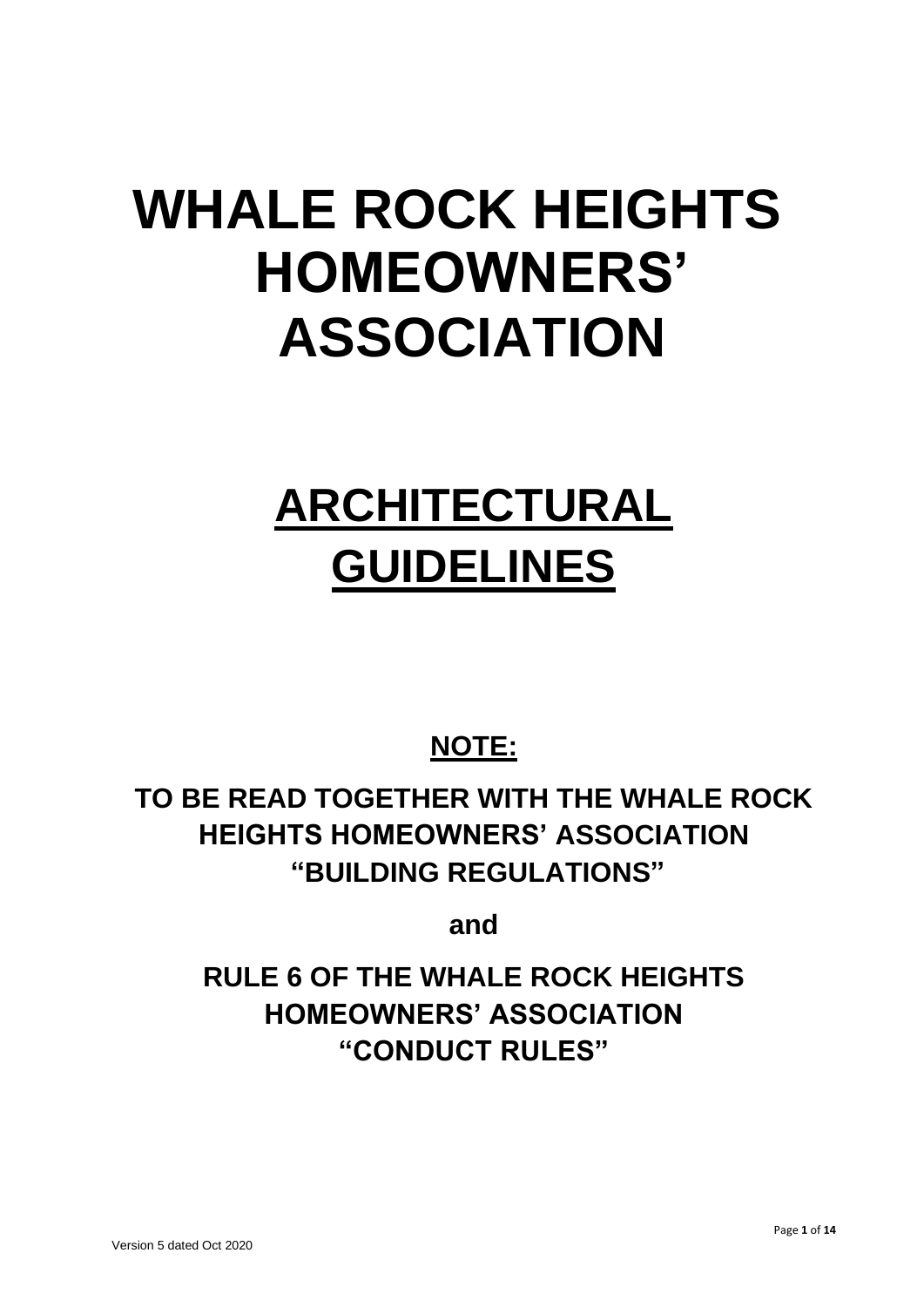# **TABLE OF CONTENTS**

| 1. | <b>Architectural Requirements</b>                                                                                                                                                                                   |                             | Page 3                               |
|----|---------------------------------------------------------------------------------------------------------------------------------------------------------------------------------------------------------------------|-----------------------------|--------------------------------------|
|    | 1.1<br><b>Design Parameters</b><br>1.2<br><b>Architectural Style</b><br>1.3<br><b>Building Elements</b><br>1.4<br>Carports, Pergolas, Verandahs and Balconies<br>1.5<br>Exclusions to Carports, Pergolas, Verandahs | .<br>.<br>.<br>$\ldots$     | Page 3<br>Page 4<br>Page 5<br>Page 6 |
|    | and Balconies<br>1.6<br>Awnings                                                                                                                                                                                     | $\cdots$<br>$\ddotsc$       | Page 6<br>Page 6                     |
|    | 1.7<br><b>Exclusions to Awnings</b><br>1.8<br>Garages                                                                                                                                                               | $\cdots$<br>.               | Page 7<br>Page 7                     |
|    | 1.9<br><b>Exclusions to Garages</b><br>1.10<br>Gutters and downpipes                                                                                                                                                | .<br>$\cdots$               | Page 7<br>Page 7                     |
|    | 1.11<br><b>External works</b><br>1.12 General requirements<br>1.13<br>Height restriction and building lines for portions 1 to 82                                                                                    | $\ldots$<br>.               | Page 7<br>Page 10                    |
|    | (stand no's 8575 to 8654)<br>1.14<br><b>Bulk and Coverage</b><br>1.15<br>Zoning                                                                                                                                     | .<br>$\ddotsc$<br>$\ddotsc$ | Page 10<br>Page 11<br>Page 11        |
| 2. | <b>Summerplace Group Housing Development: Site</b><br>Development Plan 1 to 34 (Stand no's 8657 to 8690)                                                                                                            |                             |                                      |
|    | (Annexure B)                                                                                                                                                                                                        | $\cdots$                    | Page 11                              |
| 3. | <b>Permanent Residents: Maximum Occupancy</b>                                                                                                                                                                       | $\ddotsc$                   | Page 11                              |
| 4. | <b>Plan Submission</b>                                                                                                                                                                                              | .                           | Page 11                              |
| 5. | <b>Drawings Required</b>                                                                                                                                                                                            | .                           | Page 13                              |
| 6. | National Building & Local Authority Regulations                                                                                                                                                                     |                             | Page 14                              |
| 7. | <b>Aesthetic Standards</b>                                                                                                                                                                                          |                             | Page 14                              |
| 8. | <b>Plan Submission Address</b>                                                                                                                                                                                      |                             | Page 14                              |
| 9. | <b>Land Surveyor's Certificate</b>                                                                                                                                                                                  |                             | Page 14                              |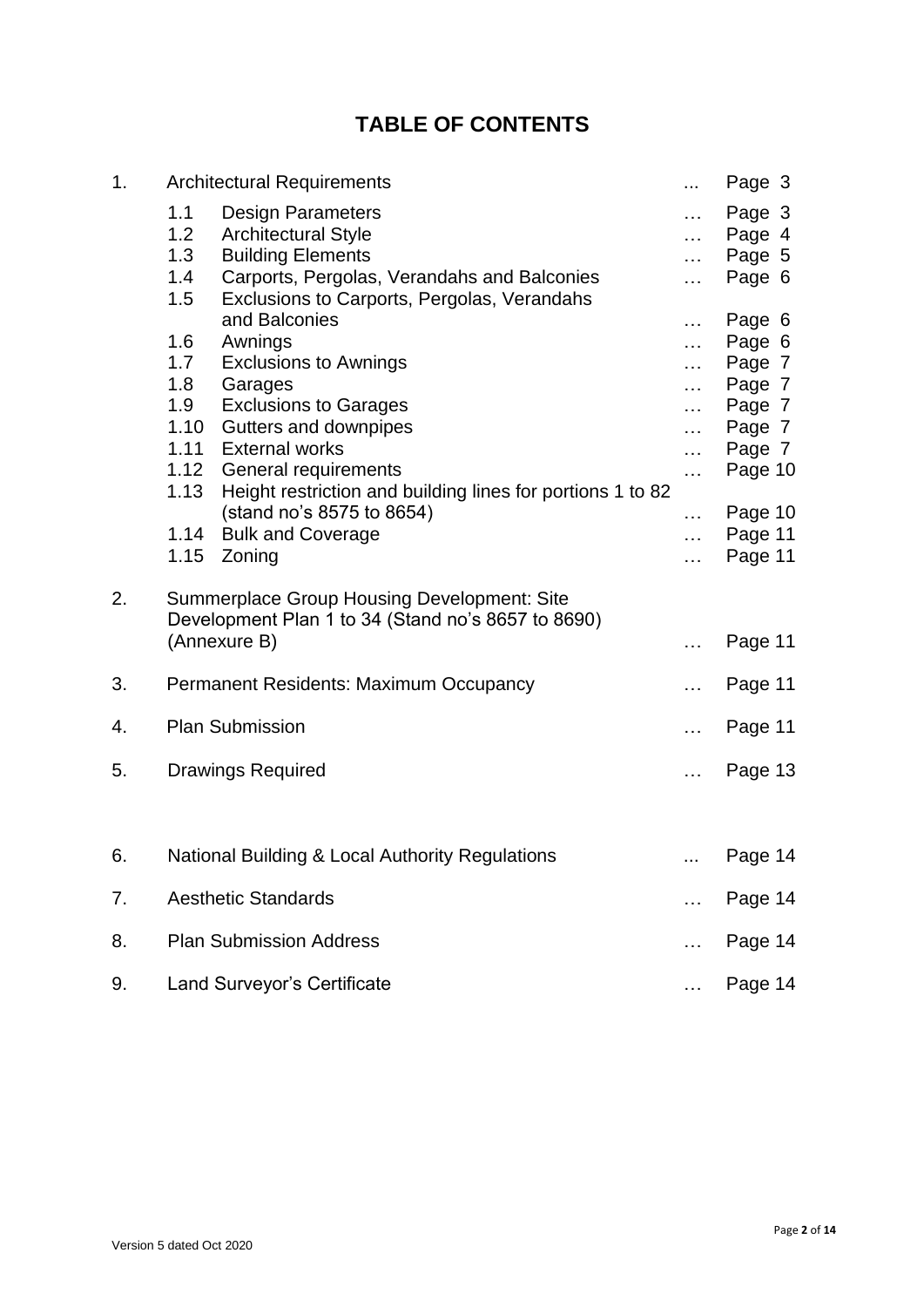# **ARCHITECTURAL GUIDELINES AND RULES**

# **WHALE ROCK HEIGHTS HOMEOWNERS' ASSOCIATION REGISTERED AS THE "PLETTENBERG HEIGHTS" HOMEOWNERS' ASSOCIATION**

# **1. ARCHITECTURAL REQUIREMENTS**

#### **1.1. DESIGN PARAMETERS:**

- **1.1.1.** Design principles have been established with the intention of creating compatibility of Architectural styles rather than repetition.
- **1.1.2.** To encourage a variety within the constraints of these guidelines, interpretation and flexibility it is vitally important to achieve a harmonious aesthetically pleasing development character without being excessively prescriptive and without eliminating freedom of choice.
- **1.1.3.** The aim and objective of the development is to create a unique country setting within an urban context where families can live securely close to nature.
- **1.1.4.** We aim to achieve this by using the uniqueness of context and site - use of slopes, views and natural elements rather than conventional town planning, which leads to typical suburbia.
- **1.1.5.** The initial intended style for this development could be defined as that of European Mediterranean Architecture. This found a narrow application that could be interpreted as limited to a Tuscan style. A wider and more contemporary approached is encouraged.
- **1.1.6.** The guidelines will permit architects maximum freedom with regard to design expression whilst retaining the benefits of overall harmony for the entire development through restrictions on basic materials, fenestration and finishes.
- **1.1.7.** The requirements of the Local Authority Town Planning and the National Building Regulations shall apply to all developments
- **1.1.8.** Specifically excluded elements are listed to encourage and prevent drastic style clashes.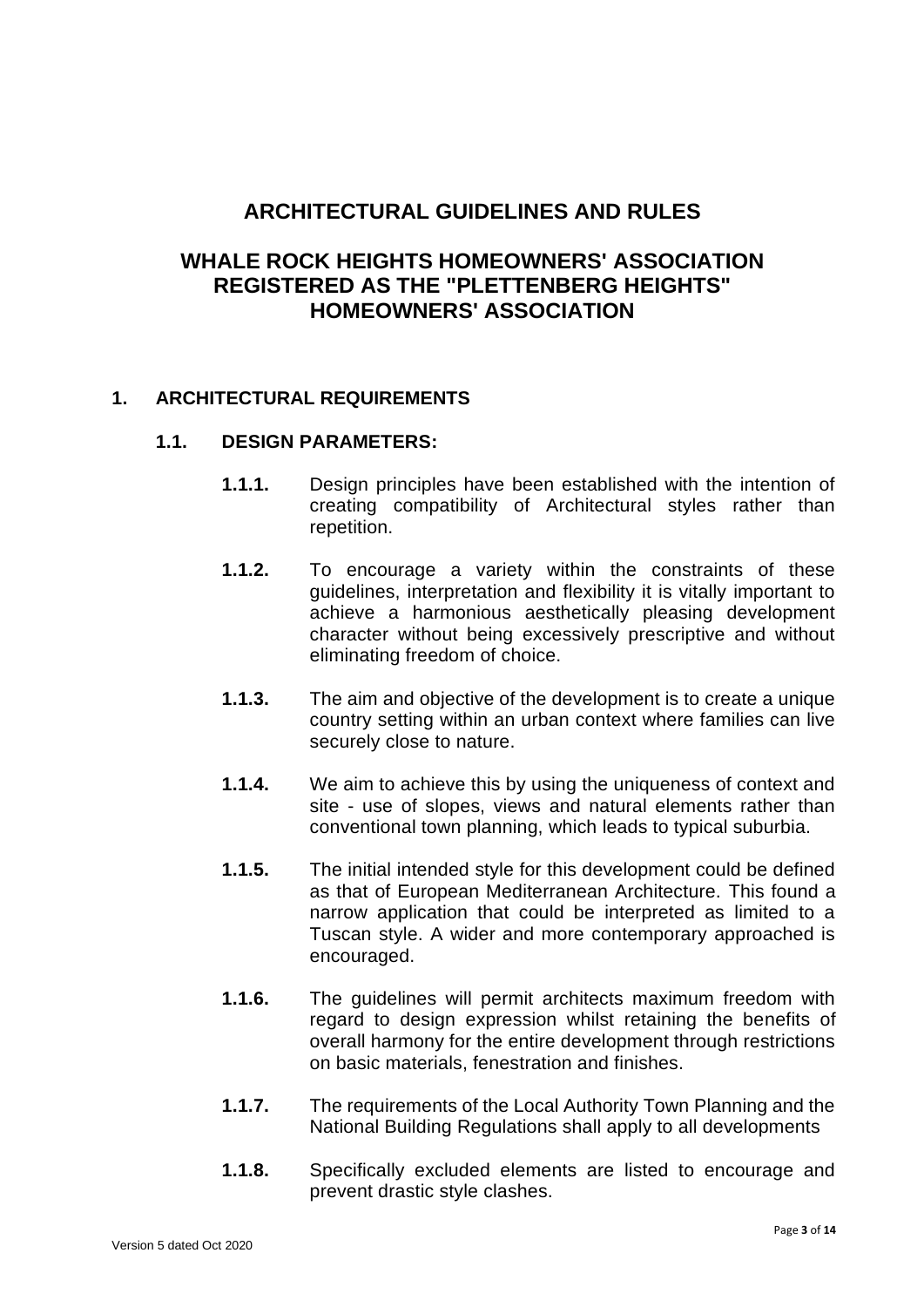- **1.1.9.** Site development is to relate to natural features and cut and fill is to be kept to a minimum.
- **1.1.10.** The minimum size that will be allowed for any structure upon any Erf in the township will be 180 square metres excluding garages and outbuildings, but in any event not smaller than 210 square metres in total.

#### **1.2. ARCHITECTURAL STYLE:**

#### **1.2.1. GUIDELINES**

- **1.2.1.1.** Designs derived from countries adjacent to the European Mediterranean coast. This found a narrow application that could be interpreted as limited to a Tuscan style. A wider and more contemporary approached is encouraged.
- **1.2.1.2.** Roofs comprising of ⅔ pitch and up to a maximum of ⅓ flat will be allowed. A minimum pitch of seventeen and a half degrees will be allowed.
- **1.2.1.3.** Where buildings are raised above the natural ground level by more than 1000 mm, the raised section has to be closed with walls to match the walls of the main dwelling or by using a stone base. Building on stilts will not be allowed - not even on steep sites.
- **1.2.1.4.** Colours should be natural hues only. No white buildings will be allowed. The architecture's colour has to blend in with the natural environment as far as possible and will be adjudicated for approval with this in mind. A maximum reflectivity of 40 will be allowed for the majority of the painted fabric.

# **1.2.2. EXCLUSIONS TO ARCHITECTURAL STYLE:**

- **1.2.2.1.** Cape Dutch Architecture
- **1.2.2.2.** Log Cabins and Timber Houses
- **1.2.2.3.** Or any other Architectural styles that the Estate Architect and Trustees may deem to be a detriment to the overall aesthetics of the development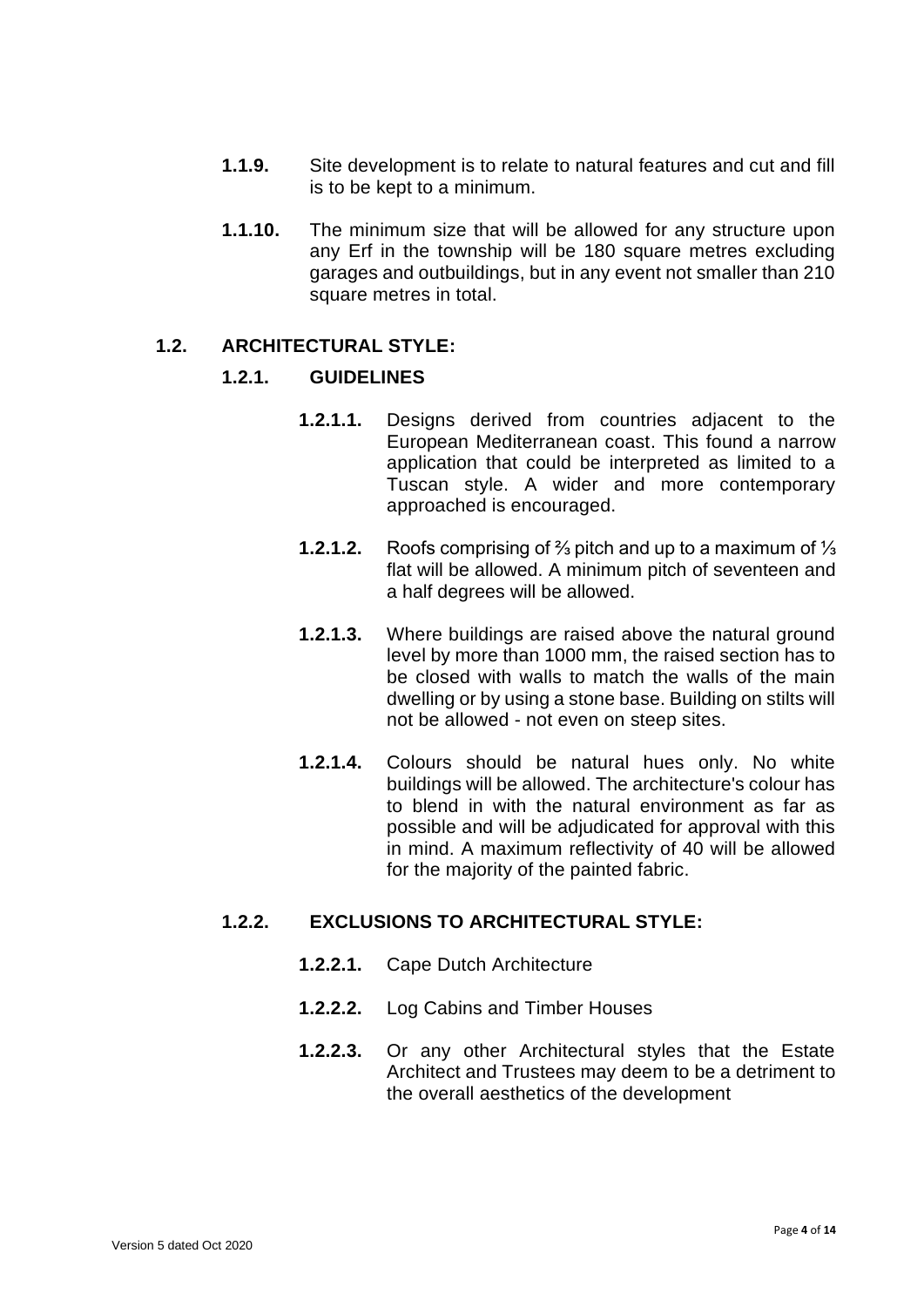### **1.3. BUILDING ELEMENTS**

# **1.3.1. ROOFS**

- **1.3.1.1.** The type of roofing material that will be allowed are as follows:
	- **1.3.1.1.1.** Approved roof tiles in earthy or charcoal colours.
	- **1.3.1.1.2.** Zinkalum corrugated and standing seam roof sheeting in charcoal colours
	- **1.3.1.1.3.** Rheinzink standing seam roof sheeting in charcoal colours

#### **1.3.2. EXTERIOR WALLS:**

The following will be allowed:

- **1.3.2.1.** Cavity brick walls with glazed elements
- **1.3.2.2.** Long uninterrupted wall panels (in excess of 8m) will not be allowed.

# **1.3.3. EXTERNAL WALL FINISHES:**

The following will be allowed:

- **1.3.3.1.** Plaster and paint.
- **1.3.3.2.** Preferred colours: Natural colour. Accent colours as integrated part of the design philosophy. Paint colour **must** be approved by Estate Architect.

### **1.3.3.3. When the house is repainted, it is imperative that the colour must first be approved by the Estate Architect.**

# **1.3.4. EXCLUSIONS TO EXTERNAL WALL FINISHES:**

**1.3.4.1.** Rock, Construction with timber, Construction with timber logs, Timber Clap Boarding, Rock-face clinker bricks, Exposed block work, Clay Face brick Bright or primary colours, Painted bagged block work or "maxi" brickwork, "Calsica" face brick other than natural colours. Spanish plaster.

#### **1.3.5. EAVES**

**1.3.5.1.** Eave overhangs are encouraged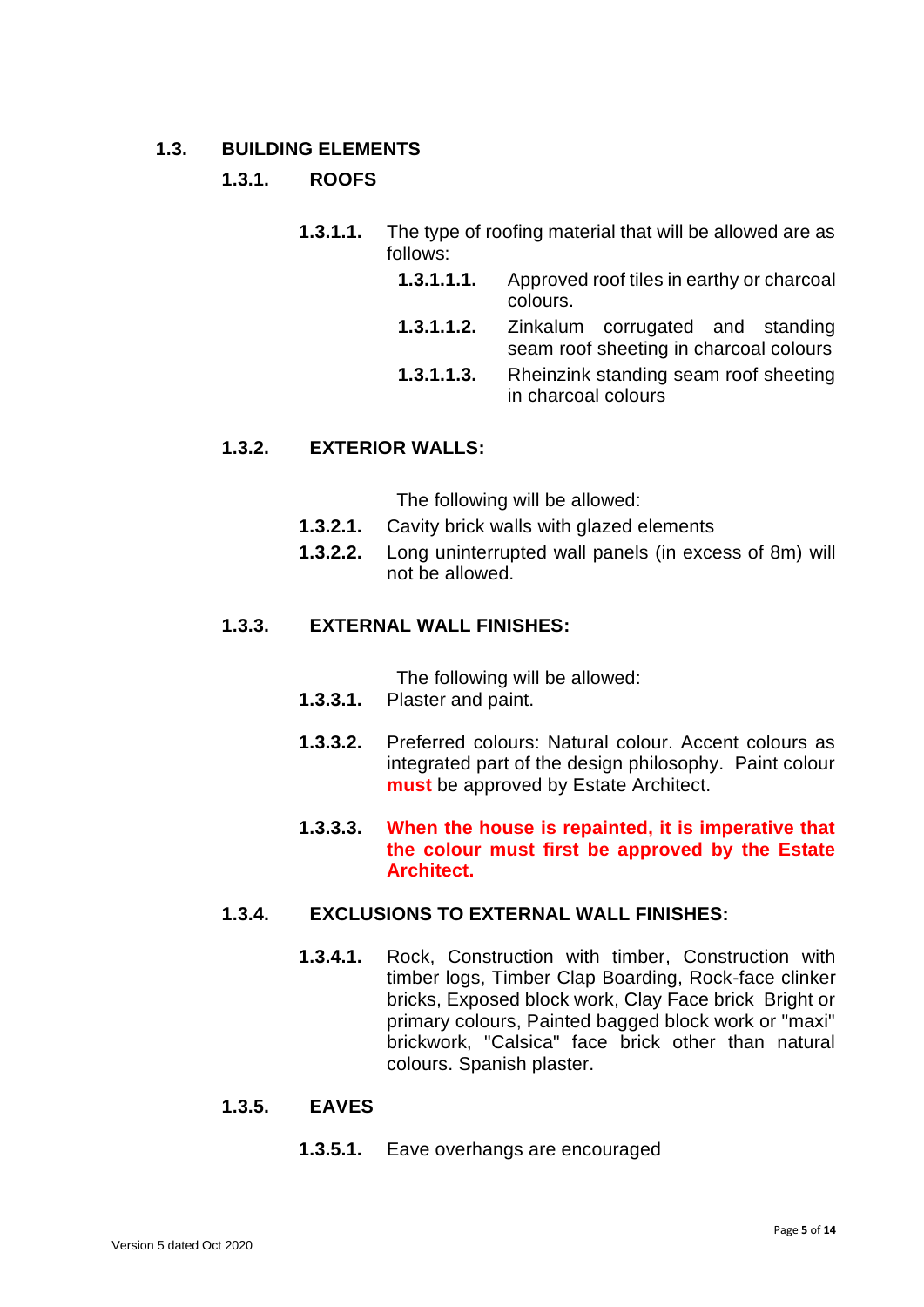# **1.3.6. EXTERNAL BALUSTRADING:**

- **1.3.6.1.** Galvanized and stainless steel, powder coated aluminum and wrought iron, may be allowed subject to approval by the Estate Architect and HOA.
- **1.3.6.2.** Glass balustrades also permitted

#### **1.3.7. WINDOWS AND DOORS:**

**1.3.7.1.** Natural and painted timber anodized and powder coated aluminum in approved colours.

# **1.3.8. WINDOW AND DOOR PROPORTIONS:**

- **1.3.8.1.** Windows to have a vertical rather than horizontal impact. Vertical dimensions must be equal to, or greater than horizontal dimensions.
- **1.3.8.2.** Minimum wall size between windows to be 500 mm.
- **1.3.8.3.** Large openings where the horizontal dimension is greater than the vertical, will be considered provided that they are visually broken by pergolas, sunscreens or large overhangs of a 1.2m minimum dimension

# **1.3.9. WINDOW AND DOOR EXCLUSIONS:**

**1.3.9.1.** Steel window frames. External steel door frames. Natural anodized aluminum. The use of Win blocks is not allowed. Bright primary colours are excluded. Reflective glass is excluded.

# **1.4. CARPORTS, PERGOLAS, VERANDAS AND BALCONIES:**

- **1.4.1.** These structures are to be designed to be sympathetic to the overall architectural theme.
- **1.4.2.** Where building filters such as pergolas, sun-screens, walls, vegetation, etc. are used they must be portrayed on the drawings submitted for approval.

# **1.5. EXCLUSIONS TO CARPORTS, PERGOLAS, VERANDAS AND BALCONIES:**

**1.5.1.** Free standing carports, Polycarbonate sheeting, shade cloth, Perspex and fiber glass.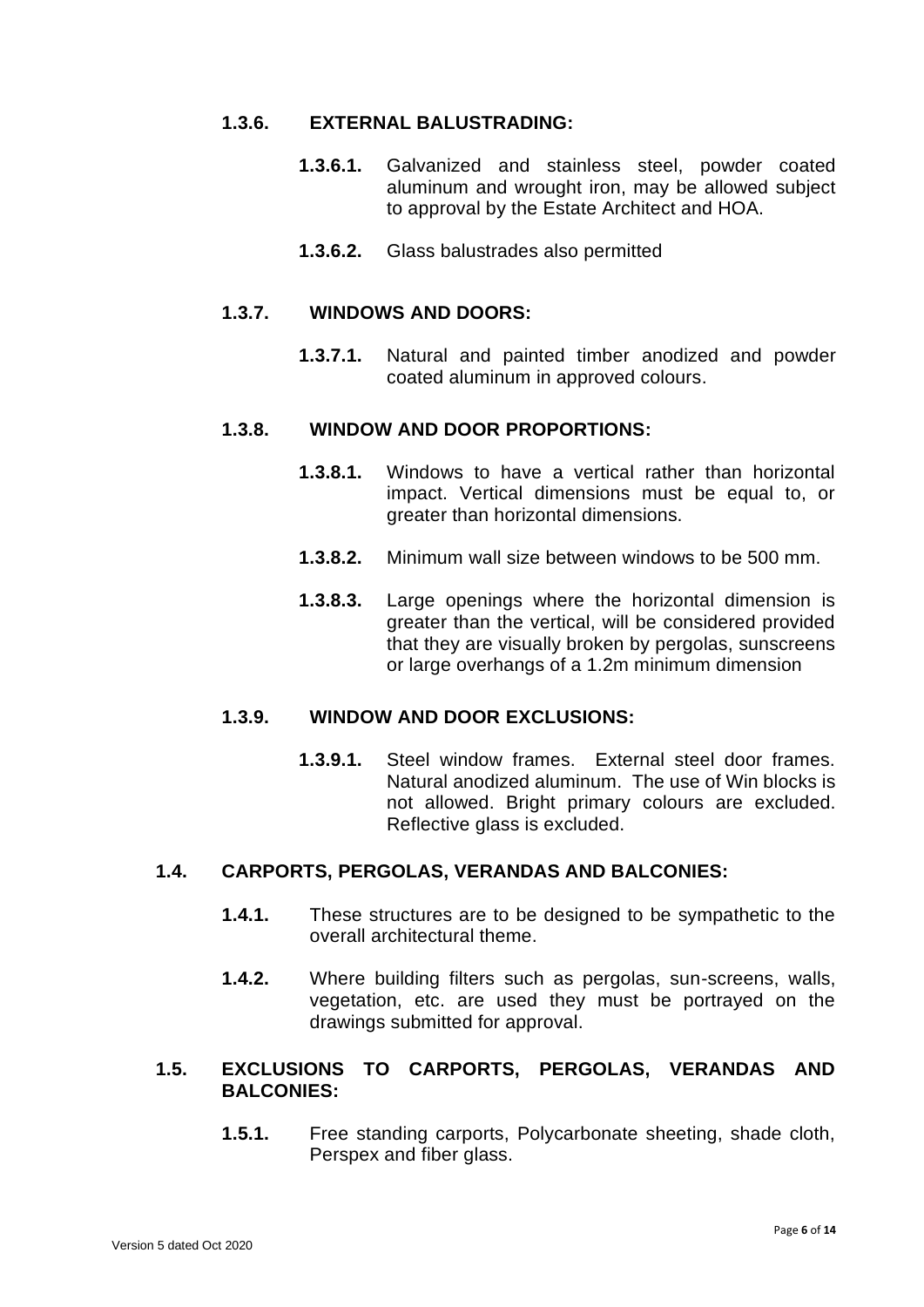# **1.6. AWNINGS:**

**1.6.1.** Awnings are not encouraged.

# **1.7. EXCLUSIONS TO AWNINGS:**

**1.7.1.** Aluminum, steel and canvas awnings.

# **1.8. GARAGES:**

**1.8.1.** Garages should form part of the overall architectural design. Diagonally or horizontally timber slatted garage doors are preferred. Powder coated aluminum roll up garage doors are also allowed.

# **1.9. EXCLUSIONS TO GARAGES:**

- **1.9.1.** Pre-fabricated garages. Steel and Fiberglass garage doors.
- **1.9.2.** Cottages, granny flats, outbuildings and additions have to match the character of the original main building and are to be single storey only.

#### **1.10. GUTTERS AND DOWNPIPES**

**1.10.1.** Gutters and downpipes to be of seamless aluminum. Colours to be approved by the Estate Architect.

# **1.11. EXTERNAL WORKS**

#### **1.11.1. BOUNDARY WALLS:**

- **1.11.1.1.** Solid street boundary walls. A combination of picket and solid structures will be considered with Architects approval.
- **1.11.1.2.** If a boundary fence is required, natural stone, plastered and painted brickwork and timber fencing is encouraged.
- **1.11.1.3.** If a wall is required, it should be designed within the following limitations:
	- **1.11.1.3.1.** In general, walls to be constructed from the same material as the walls of the main dwelling.
	- **1.11.1.3.2.** Maximum height of walls facing any street or open space shall not exceed 1800 mm from the natural ground level.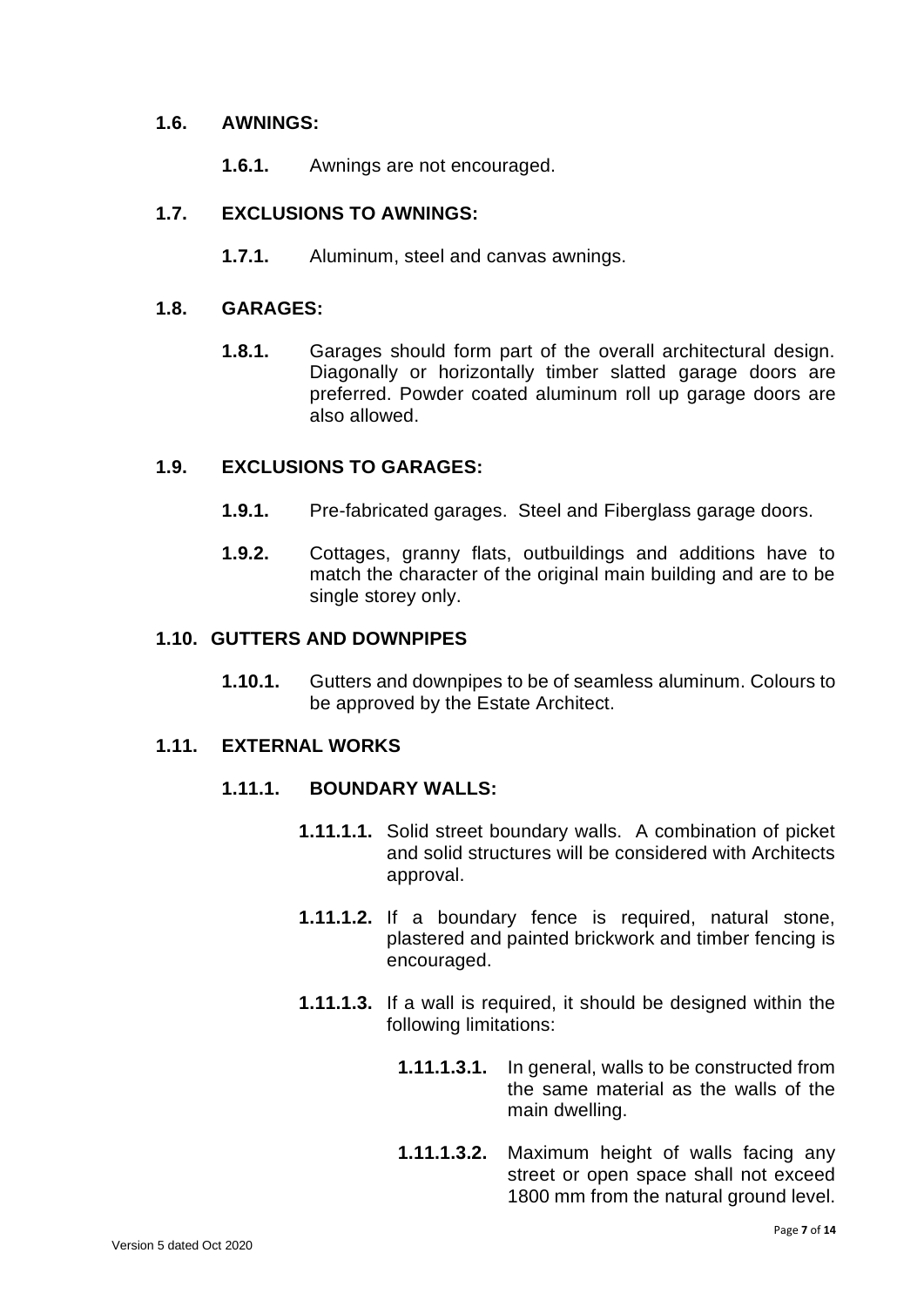- **1.11.1.3.3.** Columns / pillars at approximately  $3 5$ meter centers should subdivide the balance of the boundary wall with open timber palisade type fencing, plastered and painted brickwork or wrought iron fencing. Estate Architect to approve design of boundary fencing facing the street.
- **1.11.1.3.4.** Maximum height of columns / pillars allowed is 1800 mm.
- **1.11.1.3.5.** A wall below any palisade fencing is required to a maximum height of 600 mm. This wall may not be lower than 400 mm.
- **1.11.1.3.6.** The street boundary wall has to be returned on the side boundary until it aligns with either the outbuildings or main dwelling. A solid wall may be built from the return of the street boundary wall to enclose the property. The solid wall has a maximum height restriction of 1800 mm except washing yard screen walls that have to be 1800 mm high above the washing yard level.
- **1.11.1.3.7.** Gates should match either the fencing or the garage doors.
- **1.11.1.3.8.** Sheeting in any form (metal, plastic, fibre, cement, etc.) is not permitted in the construction of gates.

#### **1.11.2. EXCLUSIONS TO BOUNDARY WALLS:**

**1.11.2.1.** Walling in pre-cast concrete panels of any description.

# **1.11.3. POST BOXES:**

**1.11.3.1.** Brass slot in wall-type preferred.

### **1.11.4. STREET NUMBERS / HOUSE NAMES:**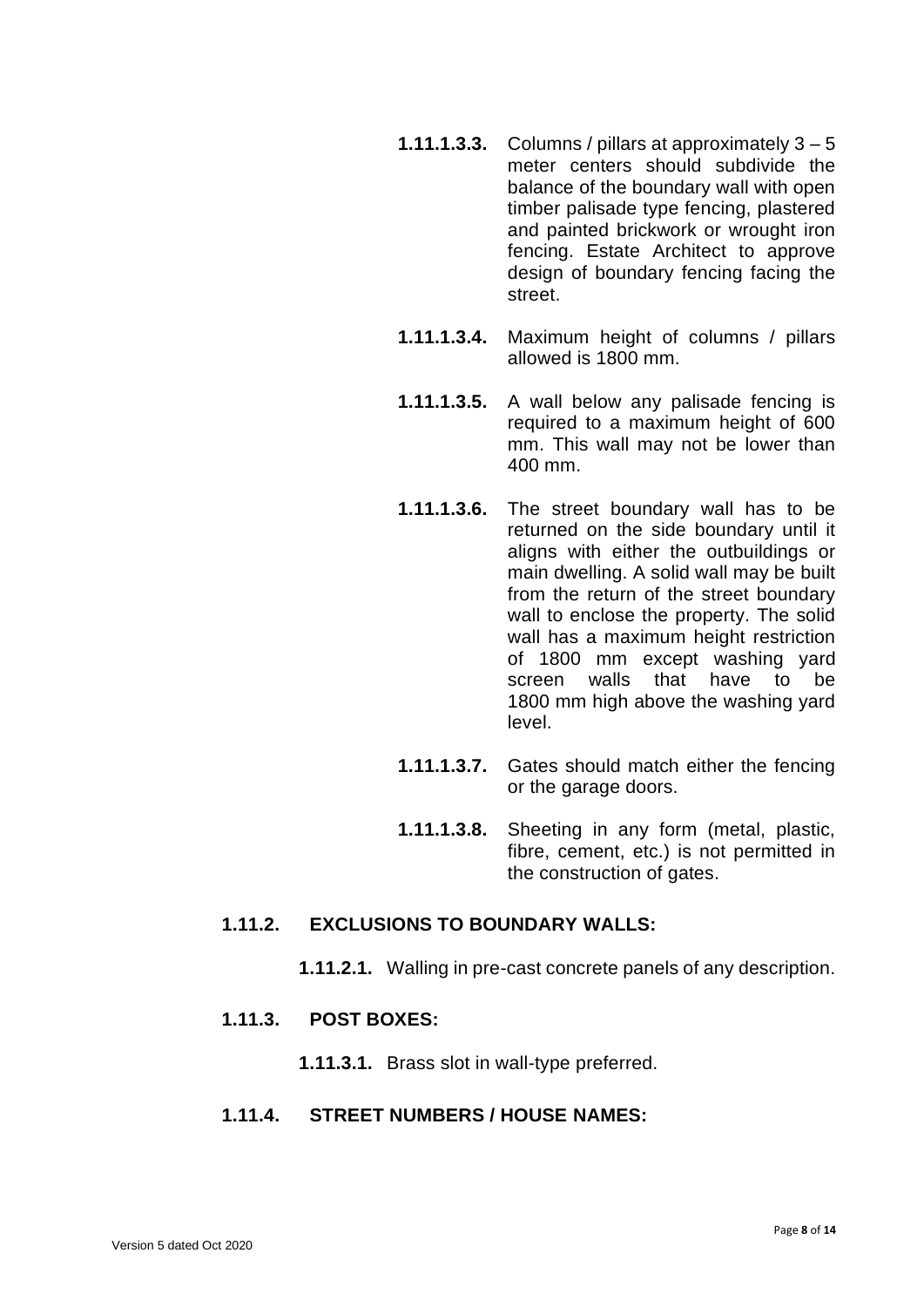**1.11.4.1.** Matt black preferred. Maximum height of lettering: 250 mm. All lettering and numbering to be horizontally aligned.

## **1.11.5. DRIVEWAY PAVING:**

The following will be allowed:

- **1.11.5.1.** Railway sleepers, Brick paving, Cobbles.
- **1.11.5.2.** Concrete paving with exposed natural pebbles Stone chip with brick edging.
- **1.11.5.3.** Natural pebble paving (aggregate paving).

# **1.11.6. EXCLUSIONS TO DRIVEWAY PAVING:**

**1.11.6.1.** Concrete slabs (if untinted) Crazy paving, Chip and Spray Premix Uncoloured asphalt.

### **1.11.7. SWIMMING POOLS:**

- **1.11.7.1.** Must comply with Deem-to-Satisfy Rule DD4 issued in terms of the National Building Regulations and Building Standards Act, 1977.
- **1.11.7.2.** Must be approved by the Estate Architect/HOA and Municipality.

#### **1.11.8. EXCLUSIONS TO SWIMMING POOLS:**

**1.11.8.1.** Above ground level type pools and Porta Pools.

# **1.11.9. WATER TANKS:**

**1.11.9.1.** Water tanks for the collection of rainwater from roofs, will be allowed, but have to be integrated in the overall design of the structures on the property. Tanks may not be raised on elevated structures and have to be positioned on a solid base constructed from the same material as the walls of the main dwelling, or from rocks. Tanks to be painted the same colour as the walls of the dwelling and should be screened.

# **1.11.10. SURFACE AND SUBSOIL DRAINS**

**1.11.10.1.** All surface and sub soil drains piped from a property must be piped to and discharged into the Storm Water drains and NOT onto the roads where practical and must be clarified with the estate manager on site. This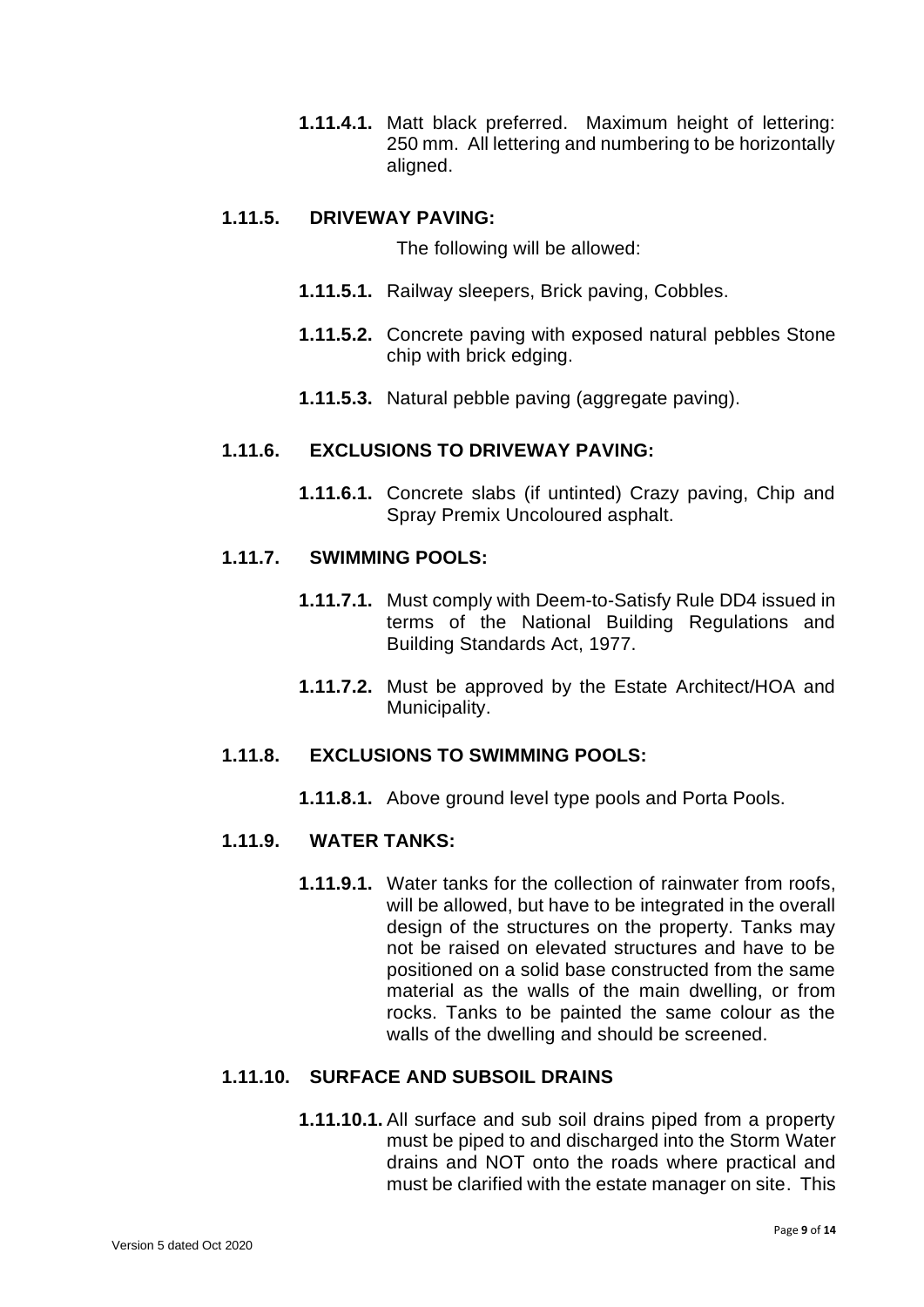specifically refers to water piped from a property and does not change any legal right to accept storm water from a neighbouring property, where the natural ground levels and run-off have not been altered.

#### **1.12. GENERAL REQUIREMENTS:**

- **1.12.1.** Exposed plumbing must be screened or recessed into the built fabric.
- **1.12.2.** Kitchens and staff accommodation must open onto a screened yard.
- **1.12.3.** Washing yards have to be screened from neighbouring properties, streets and estate boundary fence by means of solid walling, 1800 mm in height.
- **1.12.4.** Staff accommodation should be integrated into the overall design and should be further from the street than the main dwelling, unless it forms part of the outbuildings and is adequately screened.
- **1.12.5.** The position of aerials and satellite dishes must be indicated on the sketch plans.
- **1.12.6.** The use of Solar heating panels is encouraged however the positioning of the panels must be carefully thought of and indicated on all plans and must have the approval of the Estate Architect prior to installation. Solar geyser tanks not to be visible.
- **1.12.7.** Materials utilized for bank stabilization must be approved by the Estate Architect: Gabions are preferred.
- **1.12.8.** All chimneys to have spark dampers. This is applicable to braai chimneys as well. Portable braais that will be allowed include weber braais, gas braais and kettle braais. It is not allowed to start a fire or braai unless it is in a built braai (with fire damper) or in one of the above-mentioned three portable type braais.
- **1.12.9.** No external cylinders allowed

# **1.13. HEIGHT RESTRICTION AND BUILDING LINES FOR PORTION 1 TO 82 (STAND NO's 8575 TO 8654)**

- **1.13.1.** Refer to Site Analysis: Building Control Plan for each particular stand as referred to above for:
	- **1.13.1.1.** The number of storeys (mostly ground and first)
	- **1.13.1.2.** Footprint indicating position of area that may only be single storey and footprint indicating position that may be double storey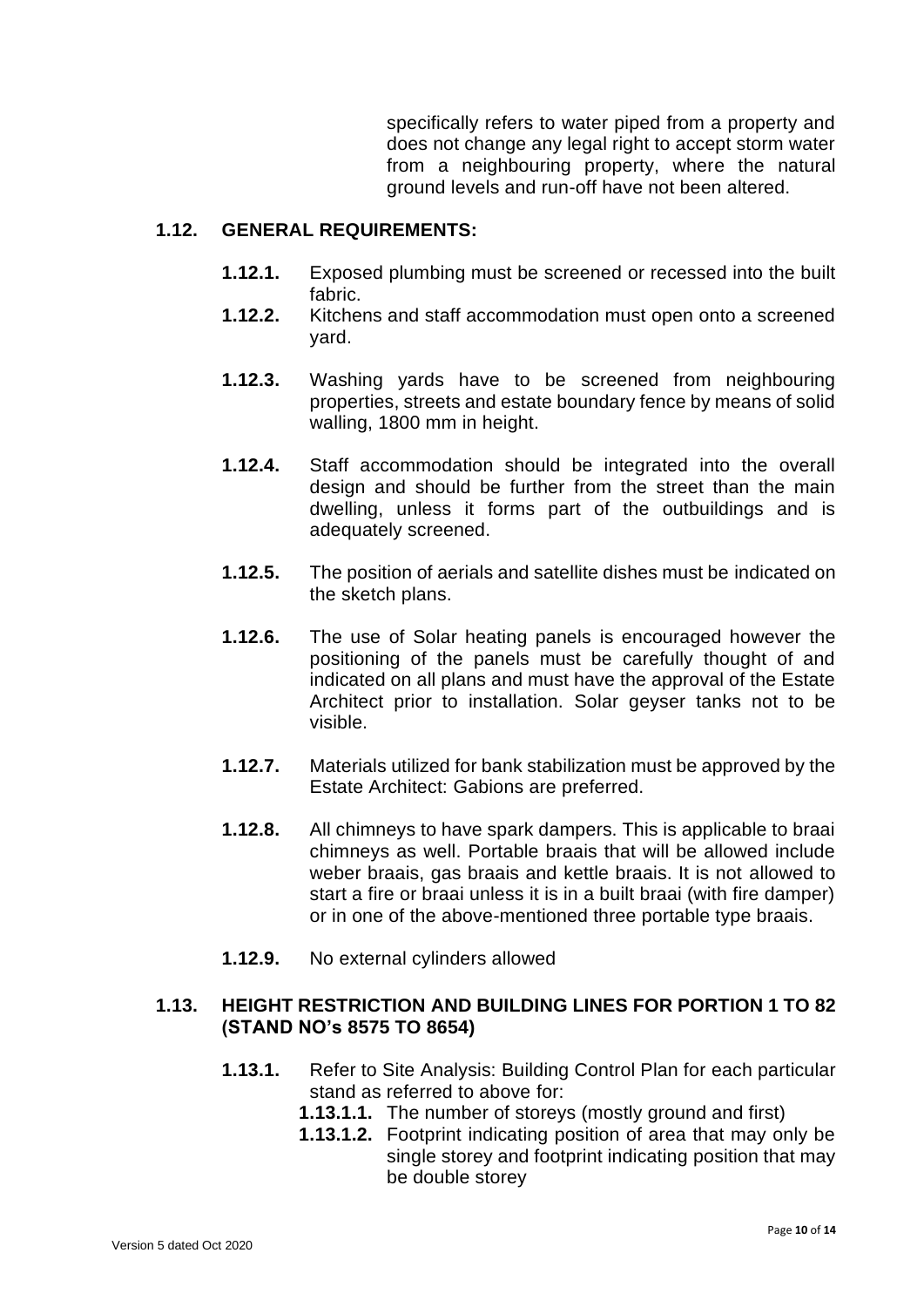- **1.13.1.3.** Building lines
- **1.13.1.4.** Section through erf
- **1.13.1.5.** Height restriction to ridge of highest roof in m above mean sea level
- **1.13.1.6.** Preferred building lower platform height in m above mean sea level
- **1.13.1.7. During construction owners will provide the association with land surveyor's certificates confirming that ALL slab levels and ridge height of the highest roof to ensure the requirements of 1.27.2.5 and 1.27.2.6 are met must have certificates.** The cost of such certificates will be for the owner's account.

# **1.14. BULK AND COVERAGE:**

**1.14.1.** Bulk and coverage vary from property to property depending on the development rights of a particular property and have to be ascertained from the Zoning Requirements of the Local Authority.

#### **1.15. ZONING:**

- **1.15.1.** As per Local Authority Conditions.
- **1.15.2.** Please note that no business rights will be considered and therefore no guest houses, etc., will be acceptable in the Estate.

#### **2. SUMMERPLACE GROUP HOUSING DEVELOPMENT SITE DEVELOPMENT PLAN 1 TO 34 (STAND NO's 8657 TO 8690) (ANNEXURE B)**

The standard plans applicable to each individual plot must be used in the design approach of the house. Permission must be obtained from the estate architect and the HOA to deviate from the footprint of the standard plan.

The standard plan must be followed to interpret the height restriction applicable to the site. This must be clarified with the estate architect to prevent abortive design work. Surveyor's certificates must be provided confirming the slab, and later, the roof height.

The same guidelines are applicable to Summer Place as to the rest of the estate.

# **3. MAXIMUM OCCUPATION**

A maximum of two persons per bedroom will be acceptable in any dwelling on the Estate.

#### **4. PLAN SUBMISSION**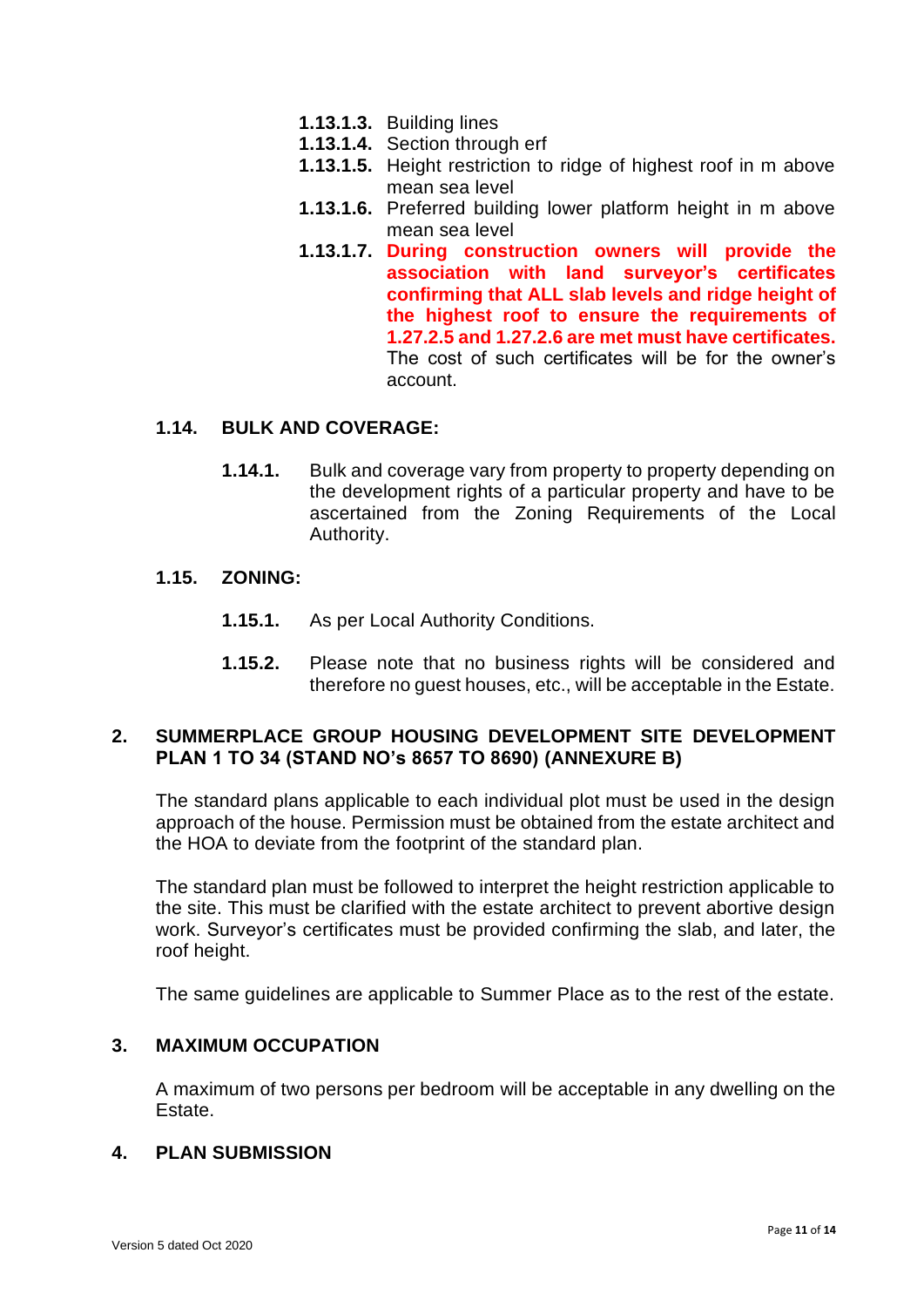- **4.1.** Designs are to be carried out by a Registered Architect who will be required to submit their designs with the prescribed form. The Architect must be registered with The South African Council for the Architectural Profession and is to submit his/her SACAP registration number on the prescribed form.
- **4.2.** Design drawings to be submitted in two stages in order to curtail expenses and speed up the approval process.
- **4.3.** Two sets of paper prints of final sketch plans to be submitted to the Estate Architect. After approval thereof the owner is required to submit full building plans for approval by the committee as well as by the local authority. The necessary municipality building application forms to be submitted with the working drawing submission. This also applies to future additions or alterations to existing structures, which will have to fit in with the architectural style of the development.
- **4.4.** The drawing for both stages to be submitted to the Estate Architect
- **4.5.** The approval fees, payable by the owner, are as follows:
	- **4.5.1.** Stage 1: Sketch plans R 3,000.00 per submission. Fees exclude Vat and to be updated on an annual basis.
	- **4.5.2.** Stage 2: Building Plan approval fees of R 2,000.00 per submission. Fees exclude Vat and to be updated on an annual basis.
	- **4.5.3.** Additional Scrutiny fees should it be necessary to scrutinize the plans after approval has been given then a fee of R 1,500.00 per scrutiny shall apply. Fees exclude Vat. Fees to be updated on an annual basis.
	- **4.5.4.** Plan approval committee: The compilation of the committee will be the responsibility of the Home Owners Association. It is recommended to include:
		- **4.5.4.1.** The Trustees from the Home Owners Association.
		- **4.5.4.2.** The Estate Architect.
- <span id="page-11-0"></span>**4.6.** These guidelines will be applicable to all building work conducted by and on behalf of an owner on an erf in the Whale Rock Heights Private Estate, including but not limited to the erection of a dwelling house, outbuilding, any minor building work, and the erecting of anything on the erf that will disturb the natural condition of the soil thereof or will excite the run-off of rain or storm water.
- <span id="page-11-1"></span>**4.7.** Where an owner wishes to conduct building work as defined in guideline [4.6](#page-11-0) on an erf for which a building plan is not required, such owner shall notify the Trustees through the Managing Agent of such intended building work.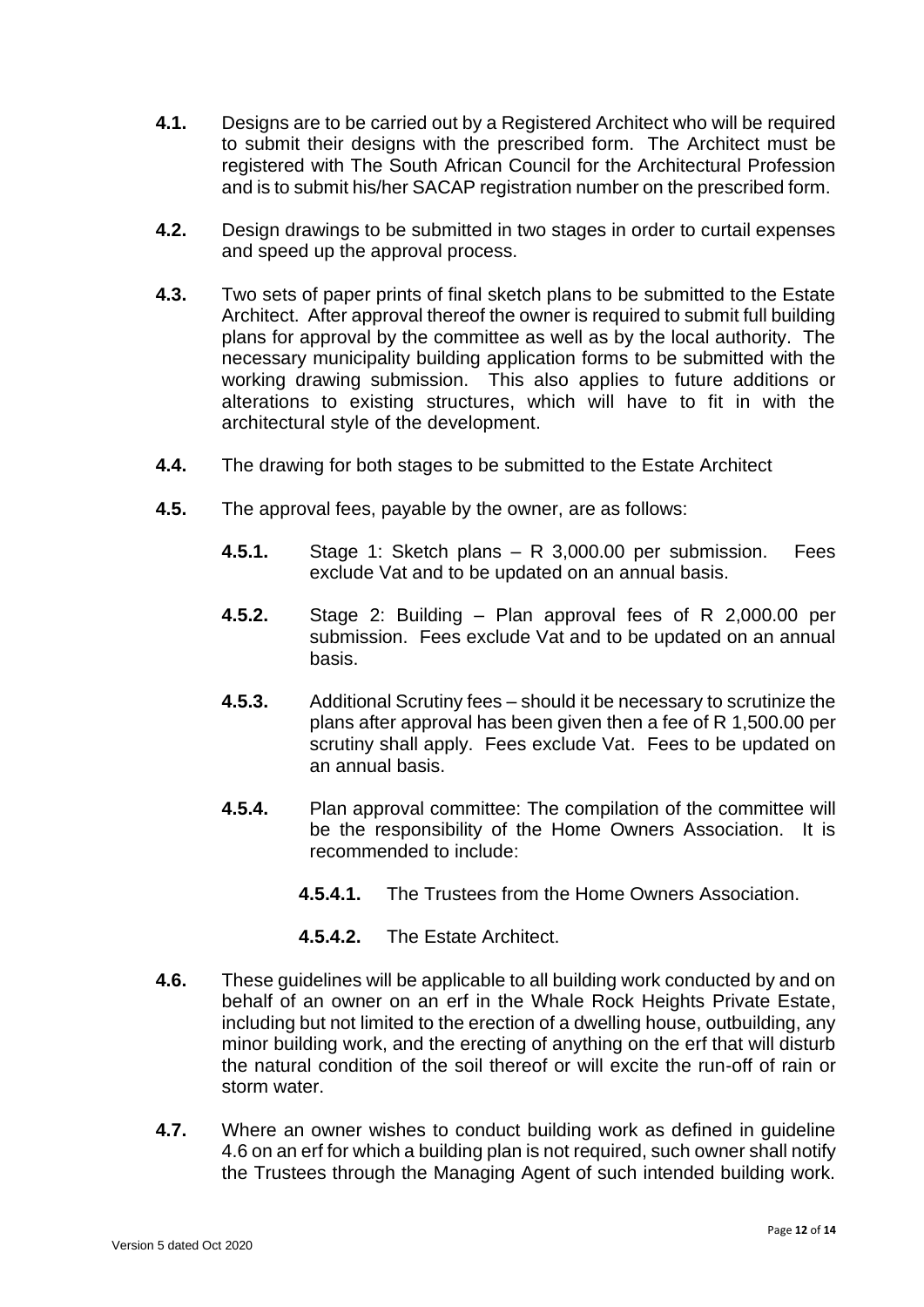The Trustees shall be entitled to make a determination to what extent these Regulations will be applicable to building work in terms of this guideline [4.7.](#page-11-1)

. **4.8.** Remarks made by the Estate Architect and conditions or directions imposed by the committee when a sketch or building plan is approved must be addressed and complied with.

# **5. DRAWINGS REQUIRED:**

#### **5.1. STAGE 1 – Sketch Design:**

- **5.1.1.** Submission to include:
	- **5.1.1.1.** 1:100 floor plans, sections and elevations.
	- **5.1.1.2.** Site contour plan to a 1:200 scale complete with 500mm contour survey, all indigenous trees, indicating all site works, paving and the exact siting of the buildings. A clear indication shall be given of the exterior finishes and structure envisaged.
	- **5.1.1.3.** Colour Scheme.
	- **5.1.1.4.** Land Surveyor's Certificate for boundary pegs.

#### **5.2. STAGE 2 – Building Plans:**

- **5.2.1.** Submission to include the following:
	- **5.2.1.1.** Six sets of the building plans to a minimum scale of 1:100 complete with floor plans, sections elevations, site works and levels. Fenestration, roof tiles (plus colour), decks and outside work to be clearly indicated.
	- **5.2.1.2.** A detailed site plan showing the position of trees, screen walls and the buildings.
	- **5.2.1.3.** All service installations i.e. water sewer and electrical to be indicated.
	- **5.2.1.4.** Sufficient structural details to be indicated complete with the design of the engineers if required.
	- **5.2.1.5.** Sufficient technical details as required in terms of the NBR and to the approval of the local authority.
	- **5.2.1.6.** The application forms for approval of building plans by the Local Authority.